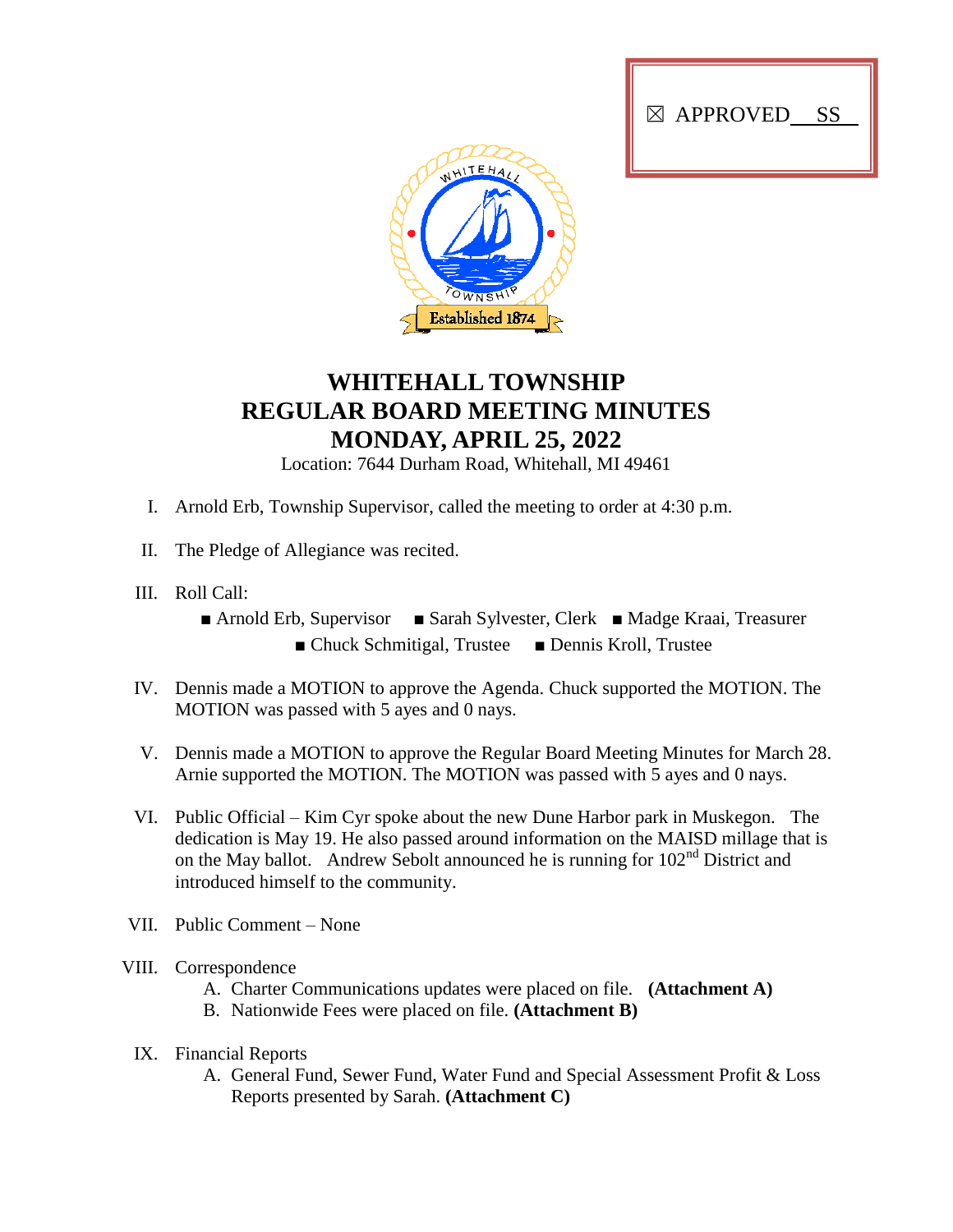B. Sarah made a MOTION to approve paying the following checks: General Fund checks #19153-19195 in the amount of \$26,434.68 Sewer Fund checks #4252-4263 in the amount of \$29,984.47 Water Fund checks #935-941 in the amount of \$3,047.78 Special Assessment – No checks **(Attachment D)**

Dennis supported the MOTION. The MOTION carried with a ROLL CALL vote:

- Arnold Erb, Supervisor Sarah Sylvester, Clerk Madge Kraai, Treasurer
	- Chuck Schmitigal, Trustee Dennis Kroll, Trustee
- C. Month End Balance Sheets & Equity **(Attachment E)** were placed on file.
- X. Unfinished Business
	- A. Prime Seasons 10% price increase for lawn maintenance was presented. **(Attachment F)** Sarah made a MOTION to approve it. Chuck supported the MOTION. The MOTION carried with a ROLL CALL vote:
	- Arnold Erb, Supervisor Sarah Sylvester, Clerk Madge Kraai, Treasurer
		- Chuck Schmitigal, Trustee Dennis Kroll, Trustee
	- B. New Zoning Ordinance Article 30 was reviewed. **(Attachment G)** Sarah made a MOTION to send it to the planning commission for the approval process to begin. Arnie supported the MOTION. The MOTION was passed with 5 ayes and 0 nays.
- XI. New Business
	- A. The audit contract from Lake Michigan CPA was presented. **(Attachment H)** Dennis made a MOTION to approve the contract. Sarah supported the MOTION. The MOTION carried with a ROLL CALL vote:
	- Arnold Erb, Supervisor Sarah Sylvester, Clerk Madge Kraai, Treasurer **□ Chuck Schmitigal, Trustee (NO)** ■ Dennis Kroll, Trustee
	- B. Invoice for Total Energy Systems in the amount of \$23,422 for the new sewer lift station generator needs to be paid. **(Attachment I)** Dennis made a MOTION to pay the invoice. Madge supported the MOTION. The MOTION carried with a ROLL CALL vote:
	- Arnold Erb, Supervisor Sarah Sylvester, Clerk Madge Kraai, Treasurer ■ Chuck Schmitigal, Trustee ■ Dennis Kroll, Trustee
	- C. Our office secretary has been leaving at 2pm so Arnie has been logging how many people come in the office after 2pm. **(Attachment J)** It was discussed that it would be good to have the office open until 4pm. Arnie will look for someone to hire to fill in those hours.
	- D. Arnie received correspondence from Shoreline Restoration that they would be interested in starting with the 20 acres on Durham/Benston instead for a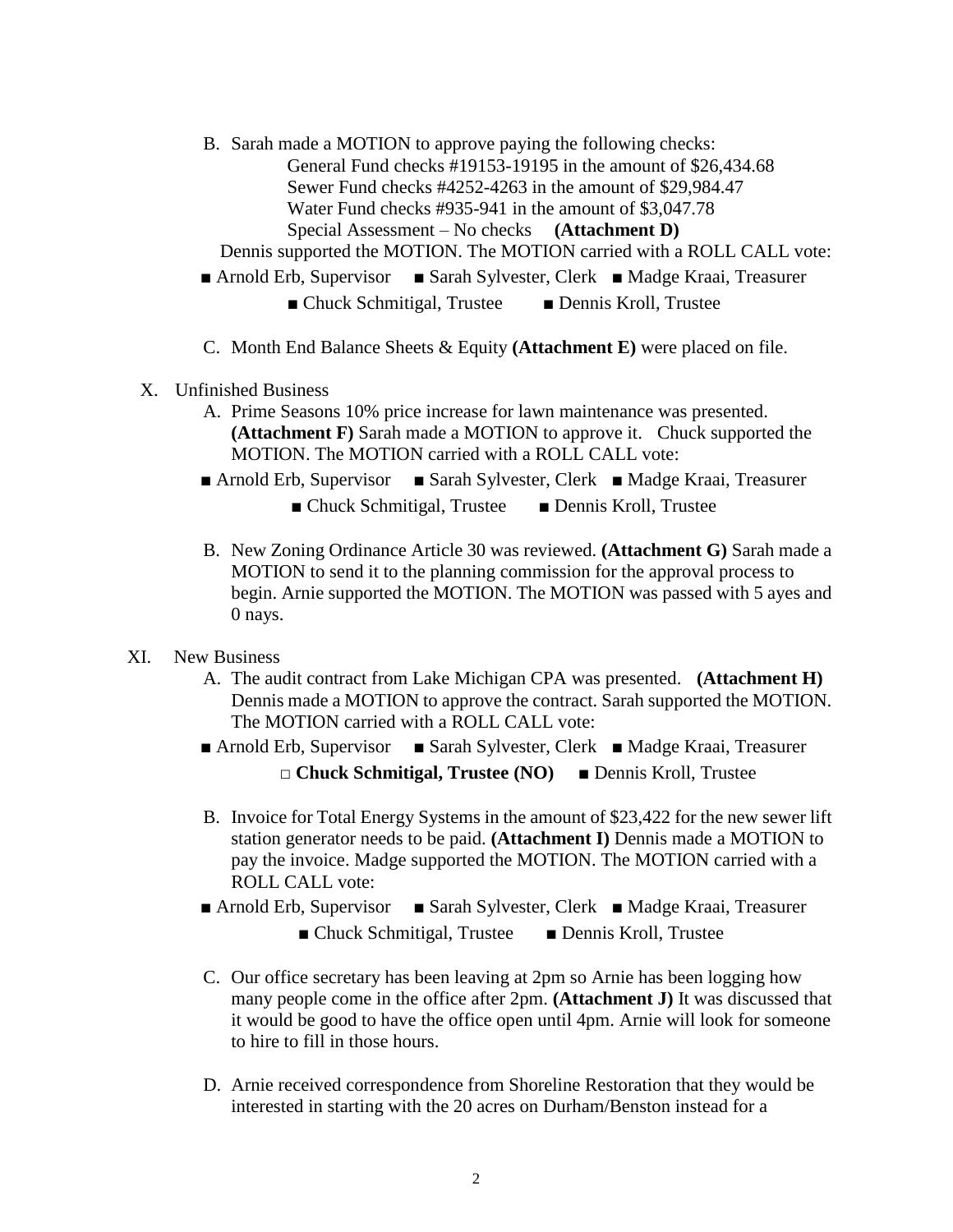subdivision. No other correspondence has been received.

- E. Arnie talked to Prein & Newhoff about doing a Sewer System Review. Wesco is interested in hooking up to the sewer. He received a quote of \$1,500 to do a review with costs. **(Attachment K)** Chuck made a MOTION to approve it. Dennis supported the MOTION. The MOTION carried with a ROLL CALL vote:
- Arnold Erb, Supervisor Sarah Sylvester, Clerk Madge Kraai, Treasurer ■ Chuck Schmitigal, Trustee ■ Dennis Kroll, Trustee
- F. The planning commission would like to spend some money to rototill and plant wildflower seeds at Johnson Park. Chuck made a MOTION to spend \$100. Madge supported the MOTION. The MOTION carried with a ROLL CALL vote:
- Arnold Erb, Supervisor Sarah Sylvester, Clerk Madge Kraai, Treasurer
	- Chuck Schmitigal, Trustee Dennis Kroll, Trustee
- G. The office secretary has been cleaning out the supply room and needs some shelving and boxes for more storage. The cost is approximately \$200. **(Attachment L)** Arnie mentioned a tape measure as well, and Chuck would like a new monitor for the computer he uses. It was discussed to spend up to \$200 on a monitor. All the purchases should be about \$400 total. Chuck made a MOTION to approve the expenses. Madge supported the MOTION. The MOTION carried with a ROLL CALL vote:
- Arnold Erb, Supervisor Sarah Sylvester, Clerk Madge Kraai, Treasurer ■ Chuck Schmitigal, Trustee ■ Dennis Kroll, Trustee
- XII. Committee Reports
	- A. Solid Waste Authority Revenue is down a little. Will be closed some days for holidays, the schedule will be posted. The recycler was at their meeting again but has no further information yet.
	- B. White Lake Ambulance Authority They were working on their budget. **(Attachment M)** It will be approved at their next meeting.
	- C. White Lake Fire Authority They still have the two trucks on order. Due to delays in all vehicles right now it is taking longer than expected. One truck should come late this year and one in 2023.
	- D. Planning Commission Finished updating the master plan. It is being typed up now and will be sent out for review when done.
- XIII. Officer's Reports
	- A. Supervisor The road commission should get to Pinetree Ct. in May. They suggested chip sealing Wiczer & Hyde Park. Doug Benson is getting married May 21, he'd like to get a card signed for him. Kelley Stinebower is turning 80